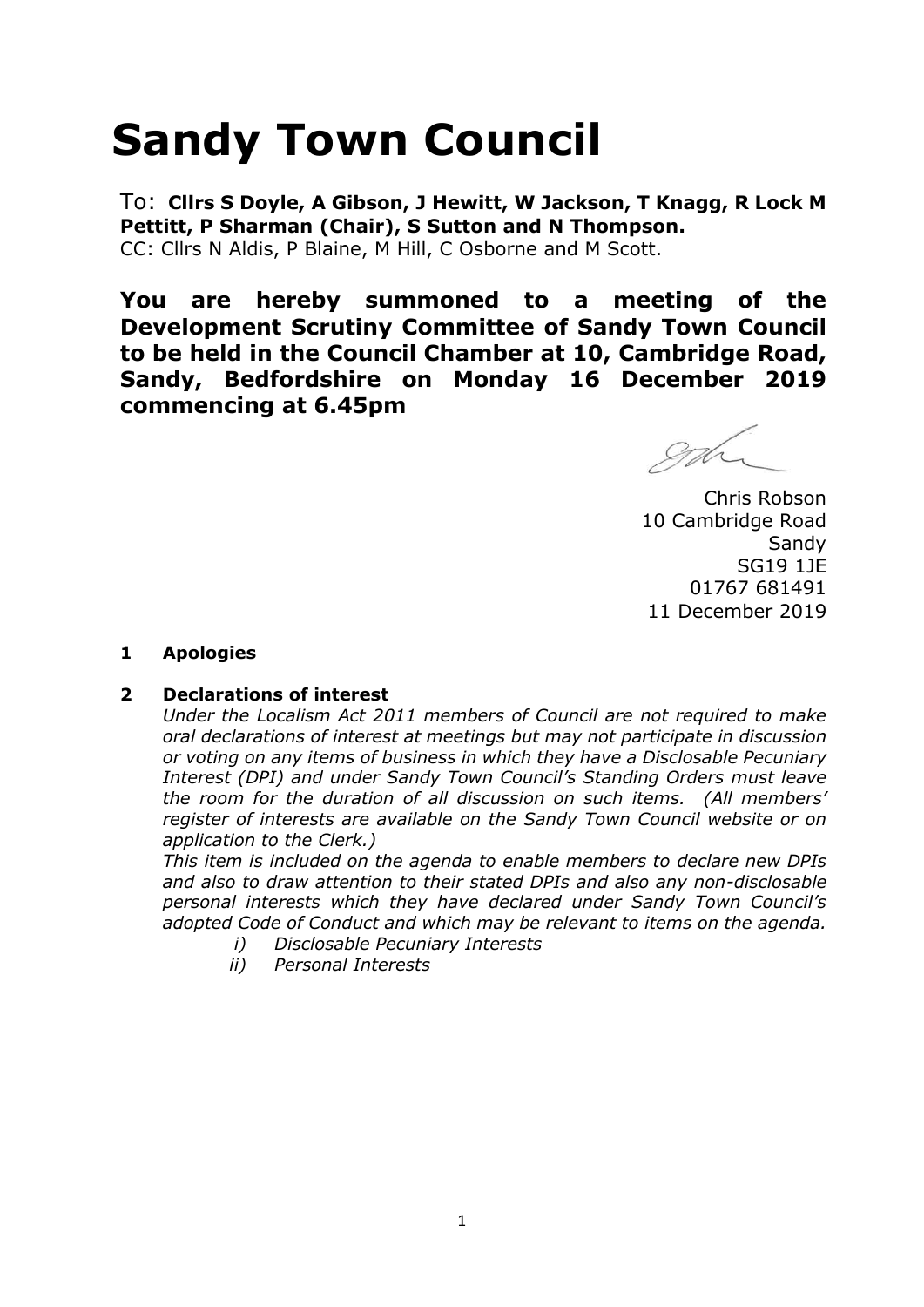# **3 Planning Applications**

To consider the following applications submitted for comment by Central Bedfordshire Council

| 22.11.19 | CB/19/03880/                         | Detached annex to rear of property at 107-109                                                        |
|----------|--------------------------------------|------------------------------------------------------------------------------------------------------|
|          | <b>FULL</b>                          | High Street, Sandy.                                                                                  |
|          | 107-109 High                         |                                                                                                      |
|          | <b>Street</b>                        | Near neighbours 7,23 Stonecroft, 99a,                                                                |
|          | Sandy                                | 101a, 101b, 103, 105 High Street, Sandy                                                              |
|          | <b>SG19 1AL</b>                      | notified.                                                                                            |
| 28.11.19 | CB/19/03912/                         | Two storey side extension, single storey rear                                                        |
|          | <b>FULL</b>                          | extension outbuilding/store and ancillary                                                            |
|          | 1 Greens Close                       | development at 1 Greens Close, Sandy.                                                                |
|          | Sandy                                |                                                                                                      |
|          | <b>SG19 1AD</b>                      | Near neighbours 2 Greens Close, 14,16 ST<br><b>Neots Road and 2b Windsor Way, Sandy</b><br>notified. |
| 02.12.19 | CB/19/03938/                         | Construction of a new factory for the purpose of                                                     |
|          | <b>FULL</b>                          | storage only at 62 Sunderland Road, Sandy,                                                           |
|          | 62 Sunderland                        | SG19 1QY.                                                                                            |
|          | Road                                 |                                                                                                      |
|          | Sandy                                | Near neighbours 1,2,3,4,5,6, Darlington                                                              |
|          | <b>SG19 1QY</b>                      | Close, 1a,3 Stockton End, Sandy notified.                                                            |
|          |                                      |                                                                                                      |
| 05.12.19 | CB/19/04008/                         | Erection of two dwellings following demolition of                                                    |
|          | <b>FULL</b>                          | two B1 light industrial units and a stable block.                                                    |
|          | <b>Brook End Farm</b><br>7 Brook End | Extension of residential curtilage over existing<br>menage at 7 Brook End, Hatch.                    |
|          | Hatch                                |                                                                                                      |
|          | <b>SG19 1PP</b>                      | Near neighbours 1a, 6 Brook End, Hatch,                                                              |
|          |                                      | <b>Sandy notified</b>                                                                                |
| 09.12.19 | CB/19/04064/                         | Loft conversion with rear dormer and garage                                                          |
|          | <b>FULL</b>                          | conversion at 11a Stratford Road, Sandy, SG19                                                        |
|          | 11a Stratford Road                   | 2AB.                                                                                                 |
|          | Sandy                                | Near neighbours 13 Stratford Road, Sandy                                                             |
|          | <b>SG19 2AB</b>                      | notified.                                                                                            |
| 11.12.19 | CB/19/04052/                         | Removal of existing car sales cabin, and                                                             |
|          | <b>FULL</b>                          | installation of offsite constructed containerised                                                    |
|          | Carwash & Car                        | café with drive through and associated external                                                      |
|          | <b>Sales</b>                         | works alterations at Carwash & Car sales,                                                            |
|          | Bedford Road                         | Bedford Road, Sandy.                                                                                 |
|          | Sandy                                |                                                                                                      |
|          | <b>SG19 1NA</b>                      | Near neighbours Days Inn, Co-Op Service                                                              |
|          |                                      | Station, Bedford Road, Sandy notified.                                                               |

#### **4 Late Planning Applications**

To review any late planning applications from Central Bedfordshire which otherwise could not be commented upon.